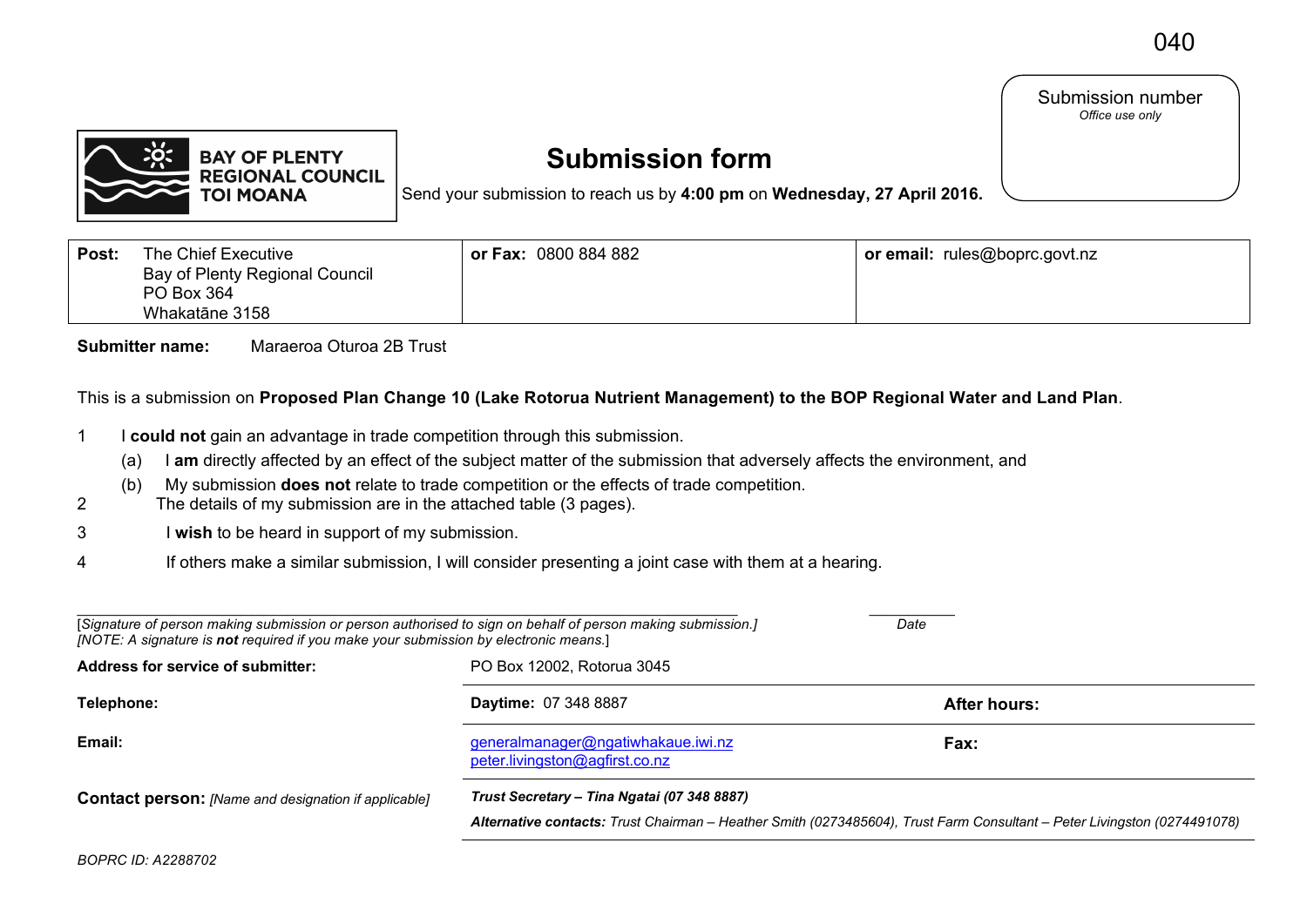## **SUBMISSION POINTS:**

| Page no.            | <b>Reference</b>                                                 | Support/oppose | <b>Decision sought</b>                                                                                                                                                                                                                                                                  | <b>Give reasons</b>                                                                                                                                                                                                                                                                                                                                                                                                          |
|---------------------|------------------------------------------------------------------|----------------|-----------------------------------------------------------------------------------------------------------------------------------------------------------------------------------------------------------------------------------------------------------------------------------------|------------------------------------------------------------------------------------------------------------------------------------------------------------------------------------------------------------------------------------------------------------------------------------------------------------------------------------------------------------------------------------------------------------------------------|
|                     | (e.g. Policy, rule,<br>method or objective<br>number)            |                | Say what changes to the plan you would like                                                                                                                                                                                                                                             |                                                                                                                                                                                                                                                                                                                                                                                                                              |
|                     | RPS Obj 28 and 11                                                | Support        | Maraeroa Oturoa 2B Trust (the Trust) supports the need to<br>reduce nitrogen levels in Lake Rotorua and are committed<br>to being a part of the process to improve the environmental<br>state of the Lake for the future.                                                               | The Trustees are bound to take the long-term view to the<br>management and development of land in the Lake Rotorua<br>catchment for the owners and their decendants. The farm<br>belongs to a Maori multiple owned land Trust and as such is<br>destined to remain a long-term owner in these two regional<br>council catchments (BOPRC and Waikato). The Trust is<br>committed to reducing nitrogen levels in Lake Rotorua. |
| 5<br>6<br>$22 - 24$ | LR P3 (Table LR 1 and<br>LR 2)<br>LR <sub>P5</sub><br>Sch LR One | Oppose         | The Trust opposes the use of 2001-04 benchmark as the<br>starting point for nutrient allocation in this process. The<br>current land use is significantly different from the benchmark<br>years.                                                                                        | This land was in the very early stages of development<br>throughout the benchmarking years. To use the benchmark<br>figure as a starting point for nitrogen allocation is unfair and<br>puts these landowners at a disadvantage. The ability to<br>intensify in earlier years was not possible on many Maori<br>land blocks, including Maraeroa Oturoa 2B and should not<br>be equally comparable to freehold land.          |
|                     |                                                                  |                | The Trust opposes the allocation method and nitrogen<br>reductions as outlined in the Integrative Framework.<br>Ammend how the nitrogen dischange allowance is<br>calculated and applied. Ammend the timeframes to<br>determine nitrogen loads and reductions required by<br>landowners | In the event of a proposed plan change being forced upon<br>the Trust without due consideration for it's long term needs<br>the Trust would most likely be required to farm in an<br>extensive and therefore uneconomic fashion. Being a long-<br>term farmer / land owner in the catchment means this has<br>serious implications for this Trust from generation to<br>generation.                                          |
|                     |                                                                  |                |                                                                                                                                                                                                                                                                                         | The Trust requests an alternative allocation methodology to<br>be used, not based on their benchmark in order to remain<br>economically and environmentally viable into the future. An<br>alternative methodology should support long-term<br>landowners in the catchment and not put them in a position<br>that disadvantages them.                                                                                         |
|                     |                                                                  |                |                                                                                                                                                                                                                                                                                         | Review nitrogen allocations so that the baseline better<br>reflects the ultimate potential of the farm not just the current<br>situation (i.e. consider current and future).                                                                                                                                                                                                                                                 |
|                     |                                                                  |                |                                                                                                                                                                                                                                                                                         | Proposed changes must be fair and reasonable to all, take<br>special account of multiple owned Maori land which is<br>destined by ownership to remain as tenants in the area<br>forever and allow changes over a sufficient time period so                                                                                                                                                                                   |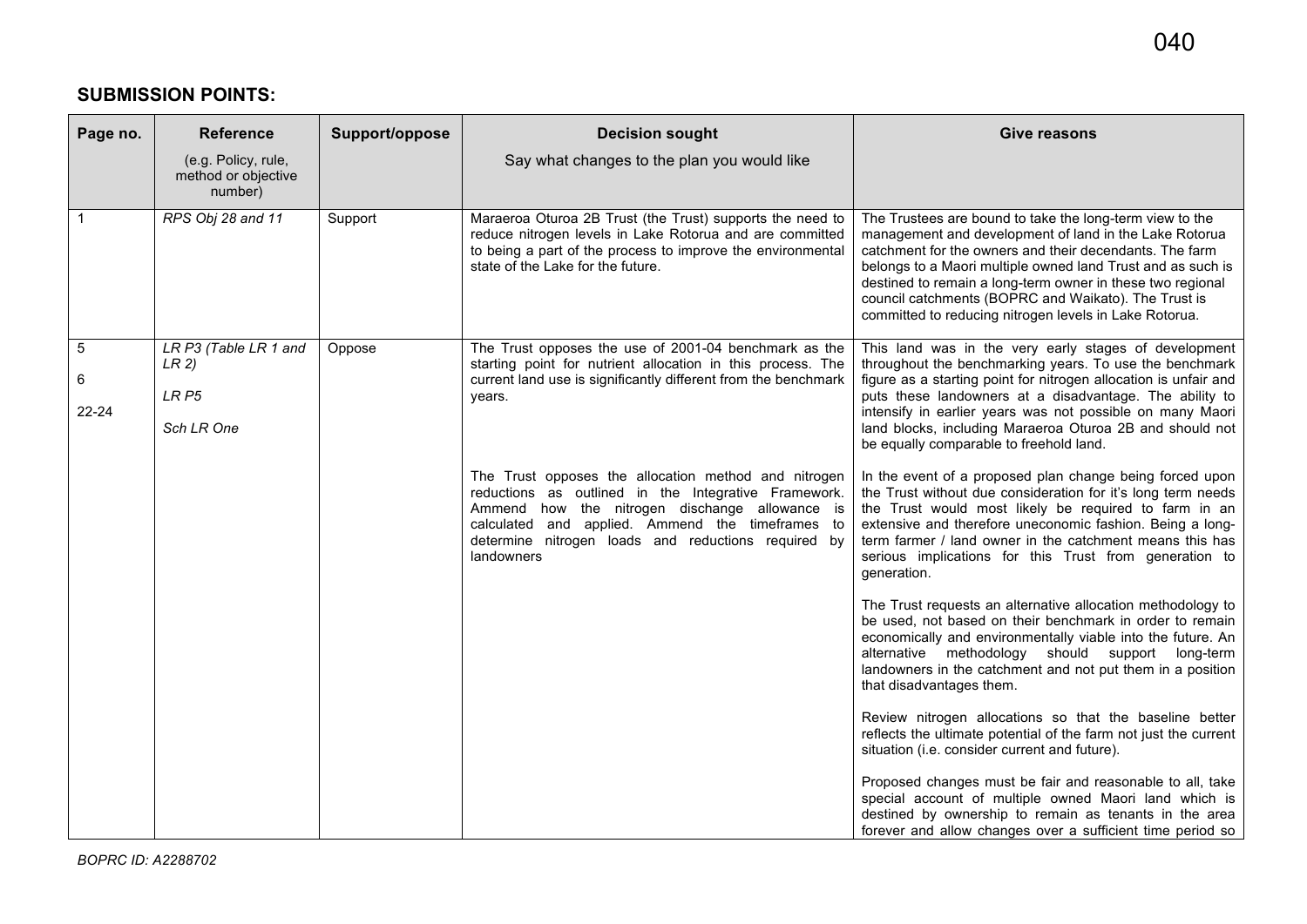|                |                   |        |                                                                                                                                                 | that new technology can be developed for use in a cost<br>effective economic manner.                                                                                                                                                                                                                                                                                   |
|----------------|-------------------|--------|-------------------------------------------------------------------------------------------------------------------------------------------------|------------------------------------------------------------------------------------------------------------------------------------------------------------------------------------------------------------------------------------------------------------------------------------------------------------------------------------------------------------------------|
| $\overline{7}$ | LRP11             | Oppose | Length of the consent duration to be extended past 20<br>years.                                                                                 | The likelyhood of this land block ever being able to be sold<br>or transferred to another party are virtually non-existent. The                                                                                                                                                                                                                                        |
| 8              | <b>LR P16</b>     |        |                                                                                                                                                 | Trustees of Maraeroa Oturoa 2B are bound to take the long-<br>term view to not only environmental / landcare matters but                                                                                                                                                                                                                                               |
| 16             | LR R9             |        |                                                                                                                                                 | also economic development for the owners and their<br>descendants. A 20-year consent term is not considered lon-                                                                                                                                                                                                                                                       |
| $22 - 24$      | Sch LR One        |        |                                                                                                                                                 | term by the Trust. The Trust requests the Council to review<br>the duration of the proposed consent term taking into                                                                                                                                                                                                                                                   |
| 32-33          | <b>Sch LR Six</b> |        |                                                                                                                                                 | consideration Maori land ownership structures and business<br>models to allow certainty for those that must remain<br>operative within the Lake Rotorua catchment long-term.                                                                                                                                                                                           |
|                |                   |        | Extend the timeframe to set rules, meet nitrogen reduction<br>targets and measure progress towards reductions.                                  | The Trust requests a longer timeframe for Regional Council<br>to invest in better science, research, modelling (esp. of the<br>statistical sample size and property type that are the basis<br>of the nitrogen discharge allocation methodology) before<br>setting the allocation methodology, rules, timeframes to<br>meet targets and resource consents in concrete. |
|                |                   |        | Provide further detail and examples of the mitigation options<br>that would result in an operation being granted a 20-year<br>consent duration. | The Trust request that the Regional Council also:<br>- Provides flexibility to allow for on-going development for<br>the Trust to fully establish an economic unit (whilst fully<br>establishing appropriate mitigation policies / practices).                                                                                                                         |
|                |                   |        |                                                                                                                                                 | - Extend the years over which the calculation of nitrogen<br>baselines are derived and work on the maximum discharge<br>from any one of those years as the baseline.                                                                                                                                                                                                   |
|                |                   |        |                                                                                                                                                 | It is difficult to make business decisions without a clear<br>understanding of the "nature, scale and robustness" of the<br>expected mitigation options to gain a 20-year consent.                                                                                                                                                                                     |
|                |                   |        |                                                                                                                                                 | More information is needed, especially for businesses that<br>intend to operate in the catchment long-term and<br>intergenerationally. A number of mitigating practices have<br>already been implemented in anticipation of the need and<br>desire to manage envionmentally related outcomes on the<br>Trust's property.                                               |
|                |                   |        |                                                                                                                                                 | Actions taken already have been:<br>Dairy effluent management = solid separation<br>$\bullet$<br>system recycling green water for feedpad / yard<br>wash-down.                                                                                                                                                                                                         |